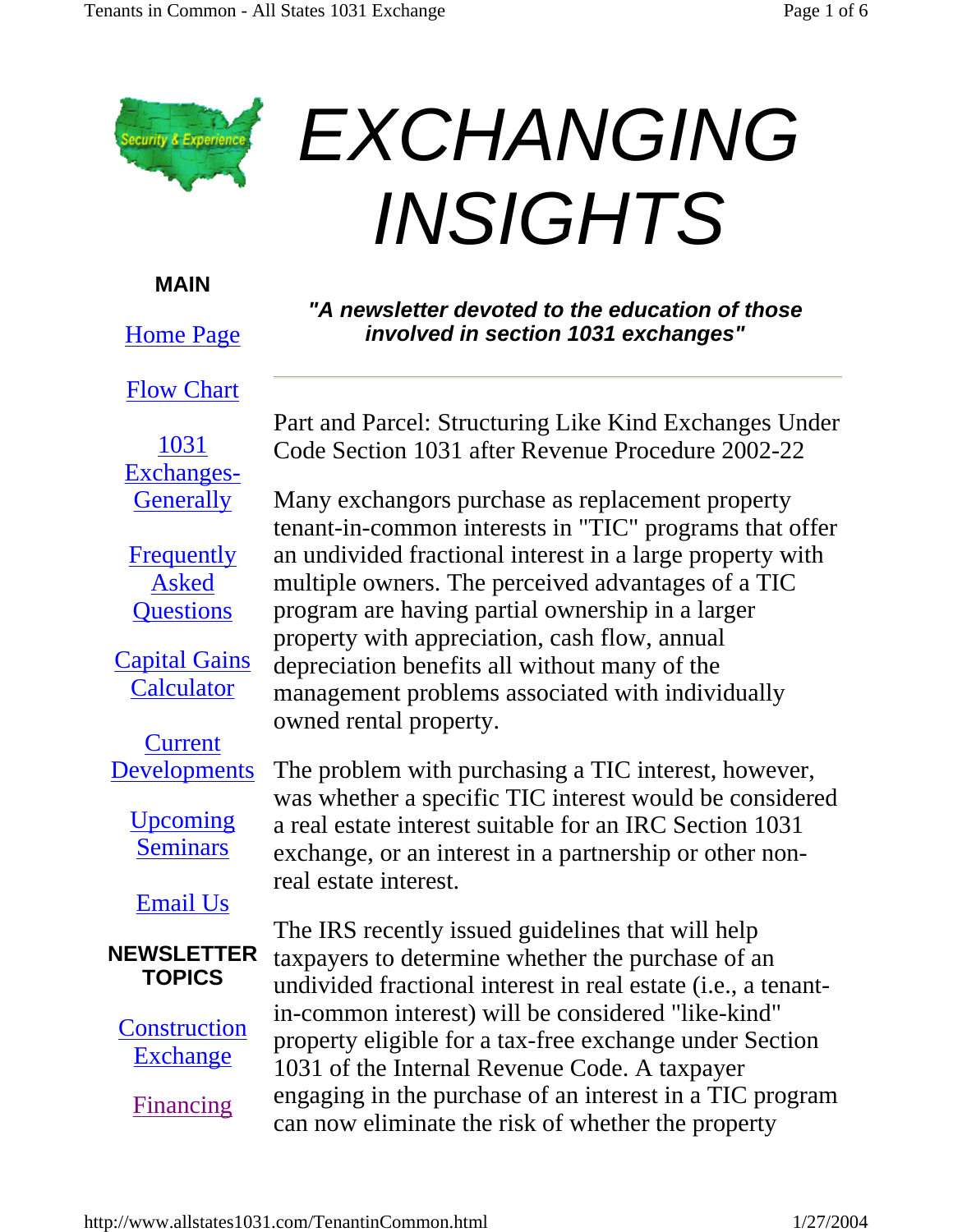## Issues

Related Parties

Reverse Exchange (under Revenue Procedure 2000-37)

qualifies as like kind property by obtaining a private letter ruling pursuant to Revenue Procedure 2002-22. This will also be of interest to the promoters of TIC programs and persons that have purchased tenant-incommon interests in TIC programs prior to the issuance of the Revenue Procedure.

1. Tax Free Exchanges - Generally

Reverse Exchange (prior to Revenue **Procedure** 2000-37)

Single Member LLC

> Tenants in Common

Top Myths

Top Ten **Questions** 

Three Recent Developments Section  $1031(a)(1)$  provides that no gain or loss is recognized on the exchange of property held for productive use in a trade or business or for investment if

the property is exchanged solely for property of like kind that is to be held either for productive use in a trade or business or for investment. In general terms, the replacement property will be deemed to be of a "like kind" for purposes of Code Section 1031 if it is the same general type of property as the relinquished property. Accordingly, under the rules of Code Section 1031, a taxpayer is not required to replace a residential apartment building with another residential apartment building. Instead, the taxpayer can obtain like kind exchange treatment if he replaces the residential apartment building with an office complex or other types of developed real property.

2. Why Purchase a Fractional Interest in Real Property?

For the most part, the challenge facing property owners that are seeking to avail themselves of the tax benefits of the tax-free like kind exchange structure is the ability to identify and acquire suitable replacement property within the time frame required under Code Section 1031. A taxpayer has only 45 days from the date of the sale of the relinquished property to identify the property that will be acquired as the replacement property and only 180 days from the date of the sale of the relinquished property to actually acquire the identified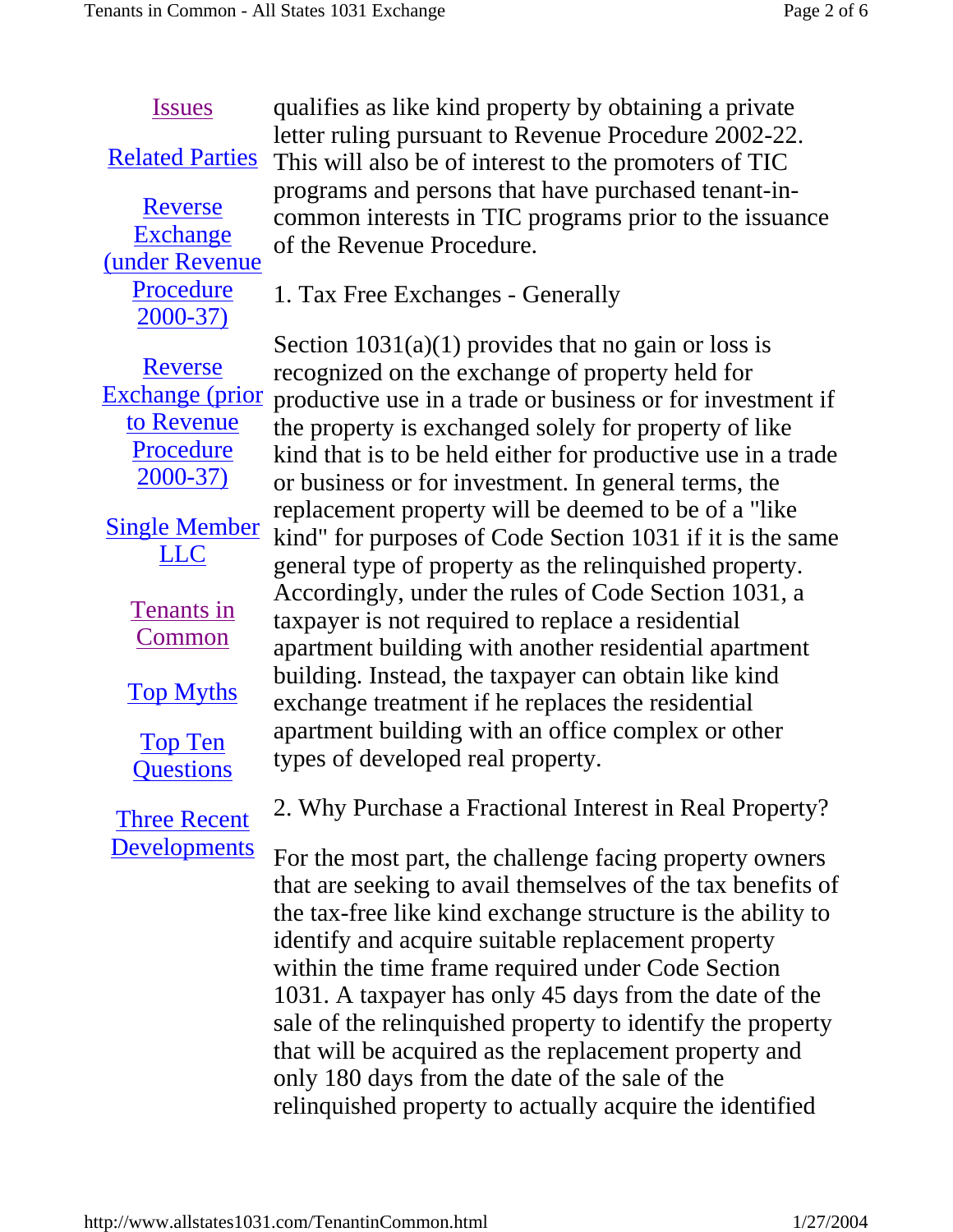property. In addition, there are limitations imposed on the number of properties that can be identified within the 45-day period.

Because of these restrictive timing rules, taxpayers wishing to engage in a tax-free like kind exchange are under great pressure to find and then actually acquire suitable property. Accordingly, many owners hoping to undertake a tax-free like kind exchange have failed to achieve their goal of tax-free treatment because they could not find suitable replacement property. With this problem in mind, the tenant-in-common TIC program was specifically designed to provide persons seeking to engage in a tax-free like kind exchange with a viable replacement property solution. In general terms, the tenant-in-common structure allows owners seeking to close out of a like kind exchange to purchase an undivided fractional interest in property that is subject to a triple net lease to a good credit tenant.

Promoters of TIC programs generally stress the following benefits that the structure provides. First, the property underlying the tenant-in-common structure is ready for sale and the promoter is in the business of closing quickly once the person seeking to close out the like kind exchange identifies the tenant-in-common interest as the replacement property. Second, the tenantin-common structure provides the purchaser with the flexibility needed to match, on a dollar-for-dollar basis, the debt and equity that must be replaced to obtain taxfree treatment. Accordingly, in instances in which a person cannot find a suitable property within the 45-day replacement period, the tenant-in-common structure provides a possible opportunity to identify and acquire replacement property in a timely manner.

3. Conditions That Must Be Satisfied Before the IRS Will Issue a Ruling.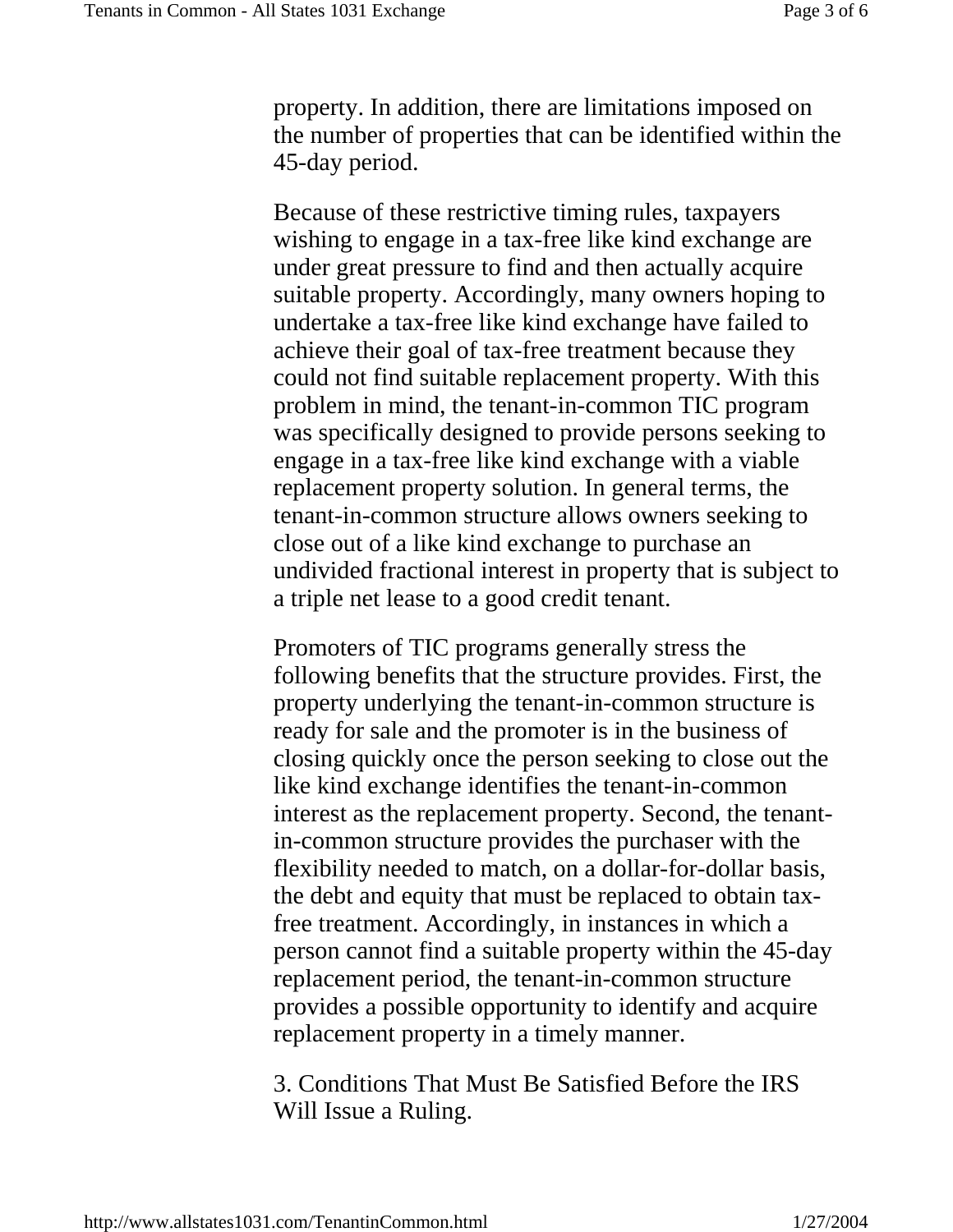Tenancy in Common Ownership. Each of the co-owners must hold title to the property (either directly or through a disregarded entity) as a tenant in common under local law. The Internal Revenue Service will not consider a ruling request if title is held through a business entity organized pursuant to state law.

Number of Co-Owners. The number of co-owners must be limited to no more than 35 persons.

No Treatment of Co-Ownership as an Entity. The coownership may not file a partnership or corporate tax return. Similarly, the co-owners cannot conduct business under a common name, execute an agreement identifying any or all of the co-owners as partners, shareholders, or members of a business entity, or otherwise hold itself out as a partnership or other form of business entity. In addition, co-owners cannot hold themselves out as partners, shareholders, or members of a business entity.

Voting. The co-owners must retain the right to approve the hiring of any manager, the sale or other disposition of the property, any leases of a portion or all of the property, or the creation or modification of a blanket lien. In addition, the Internal Revenue Service will not consider a ruling request unless the unanimous approval of the owners is required for each of the foregoing.

Restrictions on Alienation. In general, each co-owner must have the rights to transfer, partition, and encumber the co-owner's undivided interest in the property without the agreement or approval of any person. However, the Internal Revenue Service will consider the ruling request notwithstanding the existence of such a restriction, but only if the restriction is on the right to transfer, partition, or encumber interests in the property or such restrictions are required by a lender and are consistent with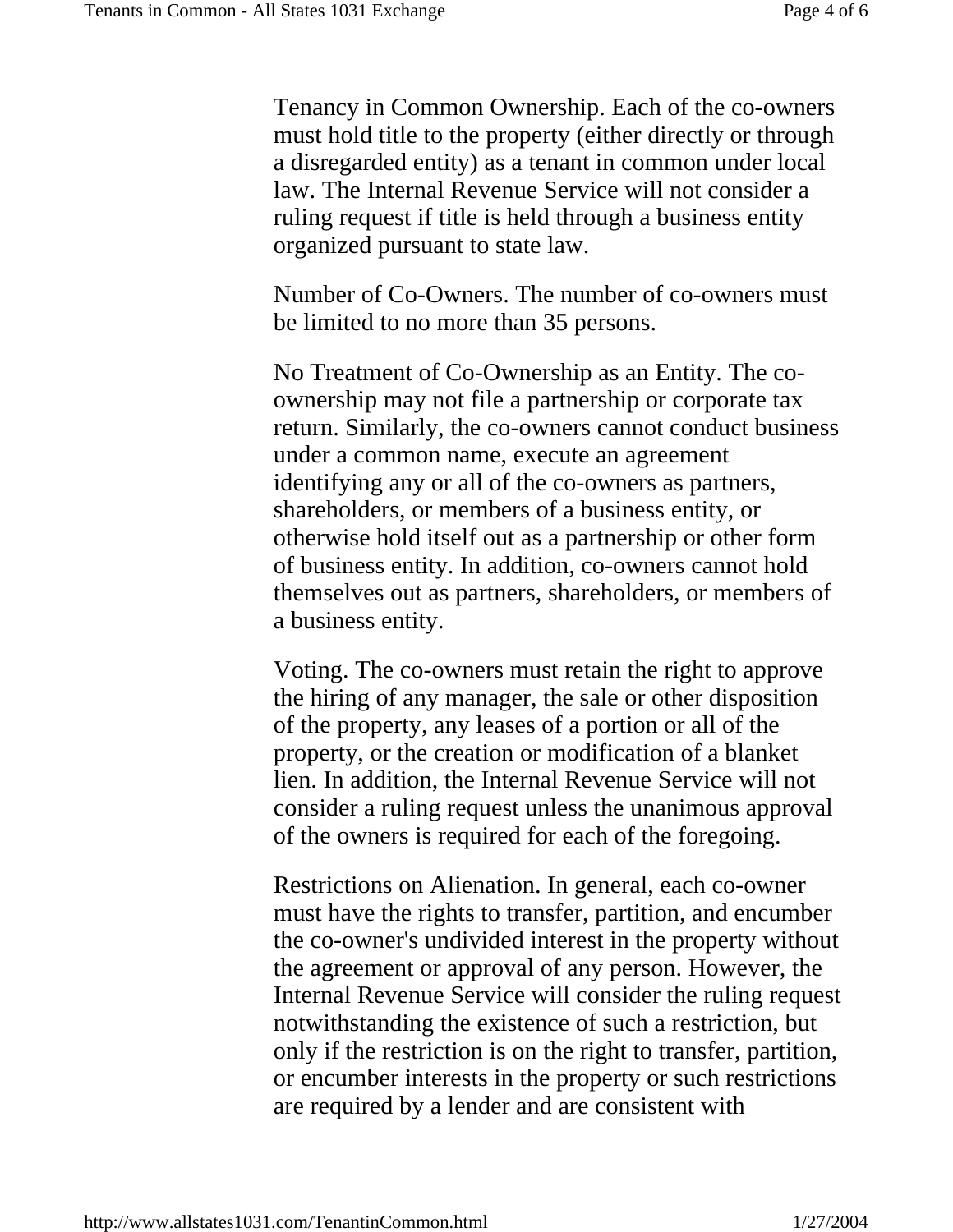customary commercial lending practices.

Proportionate Sharing. Each co-owner must share in all revenues generated by the property and all costs associated with the property in proportion to the coowner's undivided interest in the property and the coowners must share in any indebtedness secured by a blanket lien in proportion to their undivided interests. In addition, the Internal Revenue Service will not consider a ruling request unless the transactional documents require that, upon the sale of the property any debt secured by a blanket lien must be satisfied and the remaining sales proceeds must be distributed to the coowners.

No Business Activities. The co-owners' activities must be limited to those customarily performed in connection with the maintenance and repair of rental real property (customary activities).

Leasing Agreements. All leasing arrangements must be bona fide leases for federal tax purposes and rents paid by a lessee must reflect the fair market value for the lease of the property. In addition, the Internal Revenue Service will not consider a ruling request if the determination of the rent depends, in whole or in part on the income or profits derived by any person from the leased property.

Loan Agreements. The lender, with respect to any debt that encumbers the property or with respect to any debt incurred to acquire an undivided interest in the property, may not be a related person to any co-owner, the sponsor, the manager, or any lessee of the property.

Co-Ownership Agreements. In general, the co-owners may enter into a limited co-ownership agreement that may run with the land.